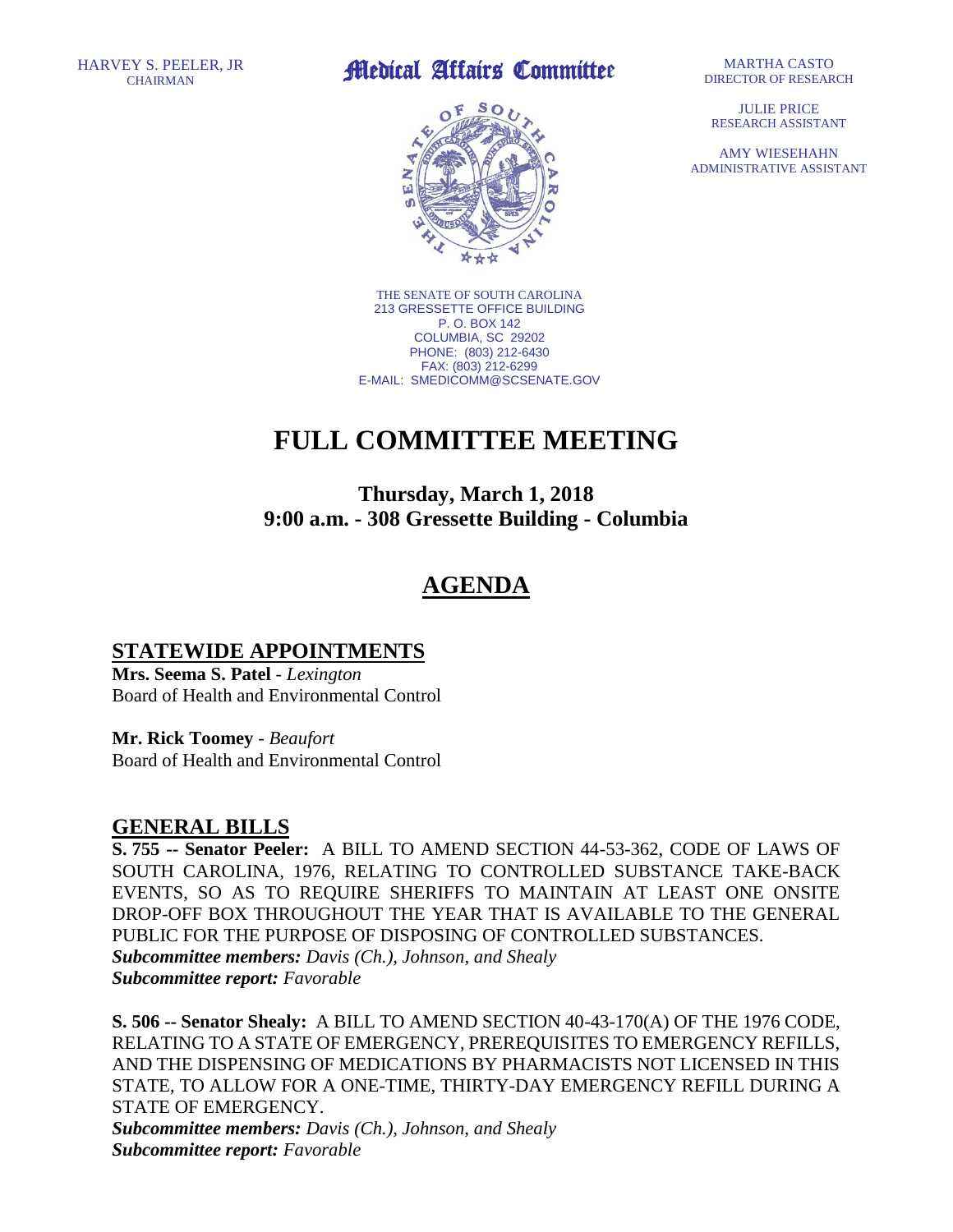**S. 891 -- Senators Shealy and Hutto:** A BILL TO AMEND SECTION 44-37-50 OF THE 1976 CODE, RELATING TO INFORMATION THAT MUST BE MADE AVAILABLE TO PARENTS OF NEWBORNS, TO INCLUDE SAFE SLEEP PRACTICES AND THE CAUSES OF SUDDEN UNEXPECTED INFANT DEATH SYNDROME IN THE INFORMATION THAT MUST BE PROVIDED.

*Subcommittee members: Davis (Ch.), Johnson, and Shealy Subcommittee report: Favorable as amended*

**S. 345 -- Senators Davis, McElveen, Scott and Fanning:** A BILL TO AMEND THE CODE OF LAWS OF SOUTH CAROLINA, 1976, BY ADDING SECTION 40-33-55 SO AS TO PROVIDE CERTAIN NURSING PROFESSIONALS MAY PROVIDE NONCONTROLLED PRESCRIPTION DRUGS AT ENTITIES THAT PROVIDE FREE MEDICAL SERVICES FOR INDIGENT PATIENTS; BY ADDING SECTION 40-33-57 SO AS TO PROVIDE CERTAIN NURSING PROFESSIONALS MAY CERTIFY STUDENTS AS UNABLE TO ATTEND SCHOOL BUT WHO POTENTIALLY MAY BENEFIT FROM RECEIVING INSTRUCTION AT HOME OR IN A HOSPITAL; BY ADDING SECTION 40-33-59 SO AS TO PROVIDE THAT NURSE PRACTITIONERS AND CERTIFIED NURSE MIDWIVES ORALLY OR IN WRITING MAY REFER A PATIENT TO A PHYSICAL THERAPIST FOR TREATMENT; …

*(Abbreviated title)* 

*Subcommittee members: Davis (Ch.), Nicholson, Corbin, Bright-Matthews, and Gambrell Subcommittee report: Favorable as amended*

**H. 3548 -- Reps. Bennett, Delleney, Yow, Stringer, Hardee, Erickson, Long, Fry, Daning, S. Rivers, Davis, Allison, Hill, Crosby, B. Newton, McCoy, West, McCravy, Tallon, Elliott, Henderson, V.S. Moss, G.R. Smith, Pope, Toole, Huggins, Hamilton, Bedingfield, Atwater, Ballentine, Willis, Simrill and Lowe:** A BILL TO AMEND THE CODE OF LAWS OF SOUTH CAROLINA, 1976, TO ENACT THE "SOUTH CAROLINA UNBORN CHILD PROTECTION FROM DISMEMBERMENT ABORTION ACT" BY ADDING ARTICLE 6 TO CHAPTER 41, TITLE 44 SO AS TO PROHIBIT DISMEMBERMENT ABORTIONS, WITH EXCEPTIONS, AND TO DEFINE RELEVANT TERMS; TO PROVIDE FOR INJUNCTIVE RELIEF AND CIVIL REMEDIES TO ENFORCE THE PROVISIONS OF THE ARTICLE; TO CREATE CRIMINAL PENALTIES; AND FOR OTHER PURPOSES.

*Subcommittee members: Martin (Ch.), Nicholson, Davis, Shealy and Bright-Matthews Subcommittee report: Favorable*

**H. 3926 -- Rep. Spires:** A BILL TO AMEND SECTION 40-43-30, CODE OF LAWS OF SOUTH CAROLINA, 1976, RELATING TO DEFINITIONS IN THE SOUTH CAROLINA PHARMACY PRACTICE ACT, SO AS TO DEFINE ADDITIONAL TERMS; TO AMEND SECTION 40-43-86, RELATING TO COMPOUNDING PHARMACIES, SO AS TO REVISE MINIMUM GOOD COMPOUNDING PRACTICES, TO PROVIDE A PHARMACIST MUST PERFORM A FINAL CHECK ON A PREPARATION COMPOUNDED BY A PHARMACY TECHNICIAN, TO MODIFY REQUIREMENTS FOR AN AREA USED FOR COMPOUNDING IN A PHARMACY, TO PROVIDE PHARMACISTS SHALL ENSURE CERTAIN EXPECTED FEATURES OF INGREDIENTS USED IN A FORMULATION, TO PROVIDE A MEANS FOR DETERMINING THE MAXIMUM BEYOND-USE DATE OF AN EXCESS AMOUNT OF A SPECIFIC COMPOUND IN CERTAIN CIRCUMSTANCES, TO REQUIRE CERTAIN WRITTEN POLICIES AND PROCEDURES APPLICABLE TO A COMPOUNDING AREA, AND TO PROVIDE THAT MATERIAL DATA SAFETY MUST BE READILY ACCESSIBLE TO PHARMACY PERSONNEL WHO WORK WITH DRUG SUBSTANCES OR BULK CHEMICALS, AND TO DELETE OBSOLETE LANGUAGE; AND